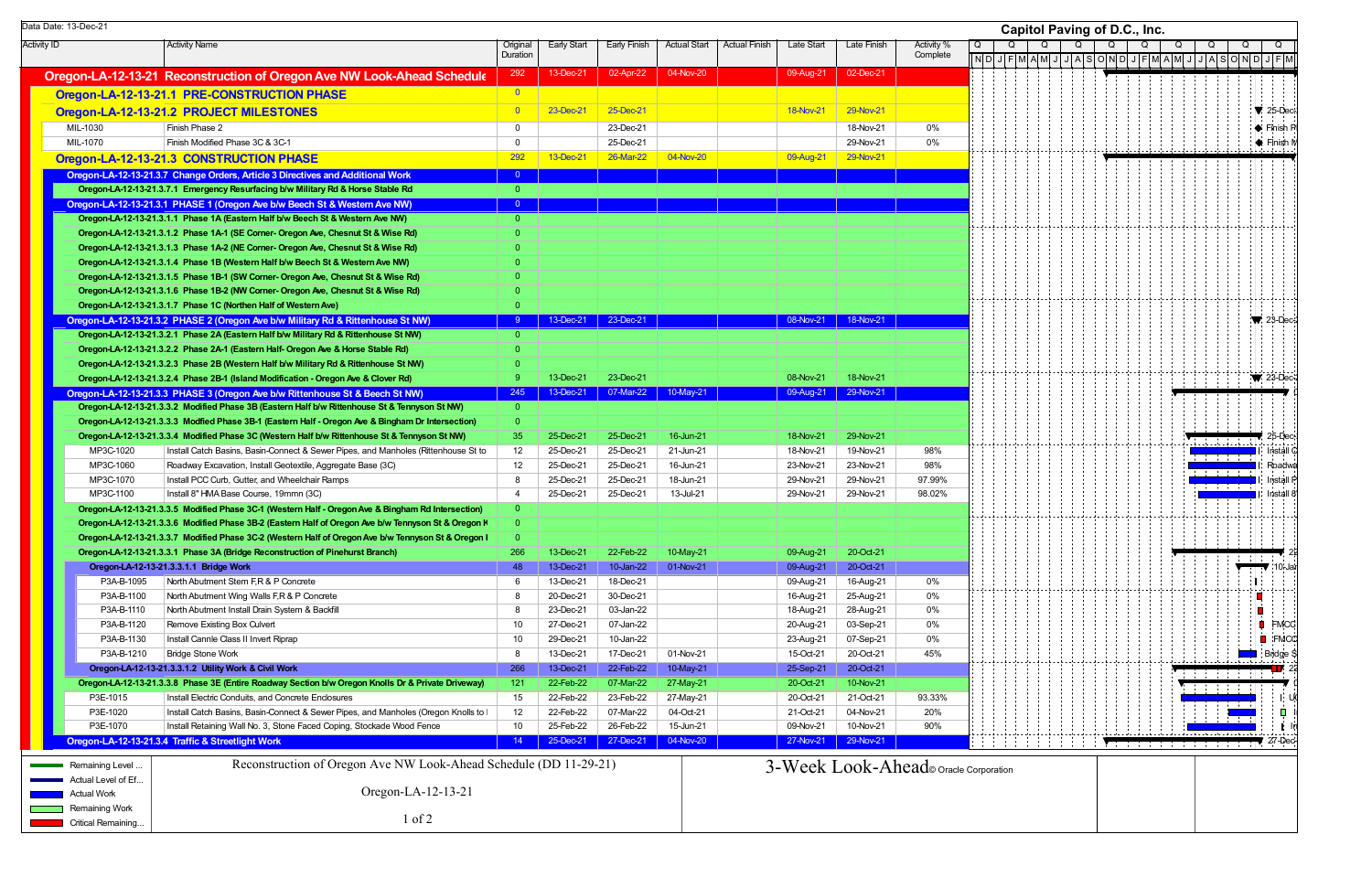|                    | Data Date: 13-Dec-21                  |                                                                              |               |                 |                                         |              |               |            |                     |            |  | Capitol Paving of D.C., Inc. |  |  |
|--------------------|---------------------------------------|------------------------------------------------------------------------------|---------------|-----------------|-----------------------------------------|--------------|---------------|------------|---------------------|------------|--|------------------------------|--|--|
| <b>Activity ID</b> |                                       | Activity Name                                                                | Original      | Early Start     | Early Finish                            | Actual Start | Actual Finish | Late Start | Late Finish         | Activity % |  |                              |  |  |
|                    |                                       |                                                                              | Duration      |                 |                                         |              |               |            |                     | Complete   |  |                              |  |  |
|                    |                                       | Oregon-LA-12-13-21.3.5 Paving, Line Stiping, Signage, and Miscellaneous Work | <sup>22</sup> |                 | 19-Mar-22 26-Mar-22 24-Jun-21 24-Jun-21 |              |               |            | 19-Nov-21 29-Nov-21 |            |  |                              |  |  |
|                    | Oregon-LA-12-13-21.3.6 Landscape Work |                                                                              |               |                 | 15-Mar-22 18-Mar-22 27-Oct-21           |              |               |            | 23-Nov-21 29-Nov-21 |            |  |                              |  |  |
|                    |                                       | Oregon-LA-12-13-21.4 LUMPSUM ITEMS (Non-Construction)                        |               |                 |                                         |              |               |            |                     |            |  |                              |  |  |
|                    |                                       | Oregon-LA-12-13-21.5 POST-CONSTRUCTION PHASE                                 |               | 29-Mar-22       | 02-Apr-22                               | $29-Mar-21$  |               | 29-Nov-21  | 02-Dec-21           |            |  |                              |  |  |
|                    |                                       | Oregon-LA-12-13-21.6 Delays, Additional Work, and Changes                    |               | $13$ -Dec-2 $*$ | $01$ -Jan-22                            |              |               | 27-Oct-21  | 15-Nov-21           |            |  |                              |  |  |

|   | Capitol Paving of D.C., Inc.<br>Q<br>Q<br>Q<br>Q<br>Q<br>Q<br>Q<br>Q<br><b>ASOND</b><br><b>JASOND</b> |            |  |  |  |  |                     |             |  |  |  |  |  |  |  |                         |  |  |    |                     |   |             |
|---|-------------------------------------------------------------------------------------------------------|------------|--|--|--|--|---------------------|-------------|--|--|--|--|--|--|--|-------------------------|--|--|----|---------------------|---|-------------|
| Q |                                                                                                       |            |  |  |  |  |                     |             |  |  |  |  |  |  |  |                         |  |  |    |                     |   | Q           |
|   | $\overline{N}$ D                                                                                      | J          |  |  |  |  | $F$ $M$ $A$ $M$ $J$ | $\mathsf J$ |  |  |  |  |  |  |  | $J$ $F$ $M$ $A$ $M$ $J$ |  |  |    |                     |   | $J$ $F$ $M$ |
|   |                                                                                                       |            |  |  |  |  |                     |             |  |  |  |  |  |  |  |                         |  |  | Ť, | $\mathbb{R}^n$<br>Ŧ | Ŧ | ÷           |
|   |                                                                                                       |            |  |  |  |  |                     |             |  |  |  |  |  |  |  |                         |  |  |    |                     |   |             |
|   |                                                                                                       |            |  |  |  |  |                     |             |  |  |  |  |  |  |  |                         |  |  |    |                     |   |             |
|   |                                                                                                       |            |  |  |  |  |                     |             |  |  |  |  |  |  |  |                         |  |  |    | t.                  |   | $01$ -Jan-  |
|   |                                                                                                       |            |  |  |  |  |                     |             |  |  |  |  |  |  |  |                         |  |  |    |                     |   |             |
|   |                                                                                                       |            |  |  |  |  |                     |             |  |  |  |  |  |  |  |                         |  |  |    |                     |   |             |
|   |                                                                                                       |            |  |  |  |  |                     |             |  |  |  |  |  |  |  |                         |  |  |    |                     |   |             |
|   |                                                                                                       |            |  |  |  |  |                     |             |  |  |  |  |  |  |  |                         |  |  |    |                     |   |             |
|   |                                                                                                       |            |  |  |  |  |                     |             |  |  |  |  |  |  |  |                         |  |  |    |                     |   |             |
|   |                                                                                                       |            |  |  |  |  |                     |             |  |  |  |  |  |  |  |                         |  |  |    |                     |   |             |
|   |                                                                                                       |            |  |  |  |  |                     |             |  |  |  |  |  |  |  |                         |  |  |    |                     |   |             |
|   |                                                                                                       |            |  |  |  |  |                     |             |  |  |  |  |  |  |  |                         |  |  |    |                     |   |             |
|   |                                                                                                       |            |  |  |  |  |                     |             |  |  |  |  |  |  |  |                         |  |  |    |                     |   |             |
|   |                                                                                                       |            |  |  |  |  |                     |             |  |  |  |  |  |  |  |                         |  |  |    |                     |   |             |
|   |                                                                                                       |            |  |  |  |  |                     |             |  |  |  |  |  |  |  |                         |  |  |    |                     |   |             |
|   |                                                                                                       |            |  |  |  |  |                     |             |  |  |  |  |  |  |  |                         |  |  |    |                     |   |             |
|   |                                                                                                       |            |  |  |  |  |                     |             |  |  |  |  |  |  |  |                         |  |  |    |                     |   |             |
|   |                                                                                                       |            |  |  |  |  |                     |             |  |  |  |  |  |  |  |                         |  |  |    |                     |   |             |
|   |                                                                                                       |            |  |  |  |  |                     |             |  |  |  |  |  |  |  |                         |  |  |    |                     |   |             |
|   |                                                                                                       |            |  |  |  |  |                     |             |  |  |  |  |  |  |  |                         |  |  |    |                     |   |             |
|   |                                                                                                       |            |  |  |  |  |                     |             |  |  |  |  |  |  |  |                         |  |  |    |                     |   |             |
|   |                                                                                                       |            |  |  |  |  |                     |             |  |  |  |  |  |  |  |                         |  |  |    |                     |   |             |
|   |                                                                                                       |            |  |  |  |  |                     |             |  |  |  |  |  |  |  |                         |  |  |    |                     |   |             |
|   |                                                                                                       |            |  |  |  |  |                     |             |  |  |  |  |  |  |  |                         |  |  |    |                     |   |             |
|   |                                                                                                       |            |  |  |  |  |                     |             |  |  |  |  |  |  |  |                         |  |  |    |                     |   |             |
|   |                                                                                                       |            |  |  |  |  |                     |             |  |  |  |  |  |  |  |                         |  |  |    |                     |   |             |
|   |                                                                                                       |            |  |  |  |  |                     |             |  |  |  |  |  |  |  |                         |  |  |    |                     |   |             |
|   |                                                                                                       |            |  |  |  |  |                     |             |  |  |  |  |  |  |  |                         |  |  |    |                     |   |             |
|   |                                                                                                       |            |  |  |  |  |                     |             |  |  |  |  |  |  |  |                         |  |  |    |                     |   |             |
|   |                                                                                                       |            |  |  |  |  |                     |             |  |  |  |  |  |  |  |                         |  |  |    |                     |   |             |
|   |                                                                                                       |            |  |  |  |  |                     |             |  |  |  |  |  |  |  |                         |  |  |    |                     |   |             |
|   |                                                                                                       |            |  |  |  |  |                     |             |  |  |  |  |  |  |  |                         |  |  |    |                     |   |             |
|   |                                                                                                       |            |  |  |  |  |                     |             |  |  |  |  |  |  |  |                         |  |  |    |                     |   |             |
|   |                                                                                                       |            |  |  |  |  |                     |             |  |  |  |  |  |  |  |                         |  |  |    |                     |   |             |
|   |                                                                                                       |            |  |  |  |  |                     |             |  |  |  |  |  |  |  |                         |  |  |    |                     |   |             |
|   |                                                                                                       |            |  |  |  |  |                     |             |  |  |  |  |  |  |  |                         |  |  |    |                     |   |             |
|   |                                                                                                       |            |  |  |  |  |                     |             |  |  |  |  |  |  |  |                         |  |  |    |                     |   |             |
|   |                                                                                                       | orporation |  |  |  |  |                     |             |  |  |  |  |  |  |  |                         |  |  |    |                     |   |             |
|   |                                                                                                       |            |  |  |  |  |                     |             |  |  |  |  |  |  |  |                         |  |  |    |                     |   |             |
|   |                                                                                                       |            |  |  |  |  |                     |             |  |  |  |  |  |  |  |                         |  |  |    |                     |   |             |
|   |                                                                                                       |            |  |  |  |  |                     |             |  |  |  |  |  |  |  |                         |  |  |    |                     |   |             |

| Remaining Level                           | Reconstruction of Oregon Ave NW Look-Ahead Schedule (DD 11-29-21) | 3-Week Look-Ahead oracle Corporation |
|-------------------------------------------|-------------------------------------------------------------------|--------------------------------------|
| Actual Level of Ef                        |                                                                   |                                      |
| Actual Work                               | Oregon-LA- $12-13-21$                                             |                                      |
| Remaining Work                            |                                                                   |                                      |
| <b>Critical Remaining</b><br><b>STATE</b> | $2$ of $2$                                                        |                                      |
|                                           |                                                                   |                                      |